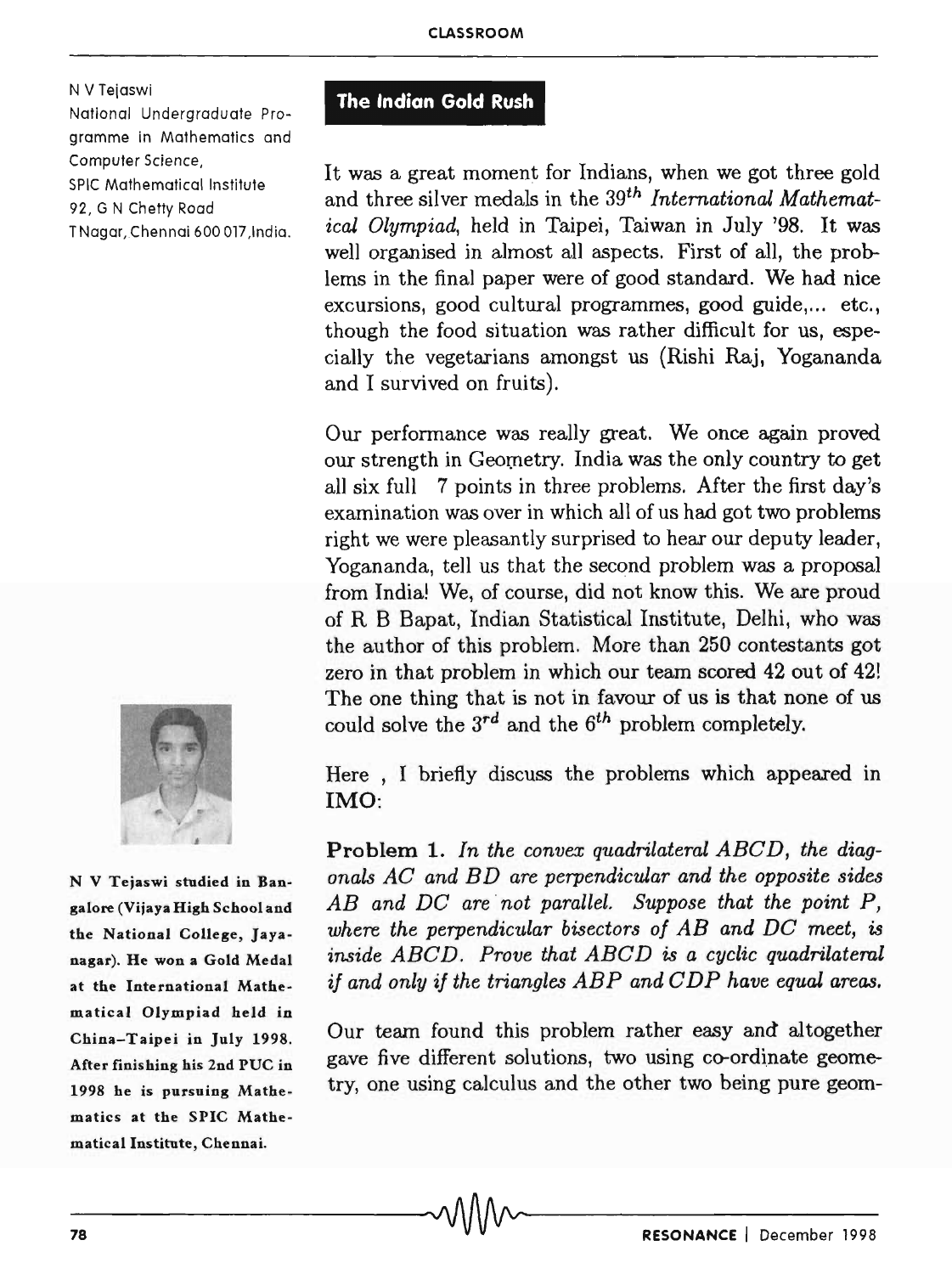etry solutions. If the quadrilateral is cyclic, then it is easy to see that the triangles *APB* and *CPD* have same area. While proving the other way, I assumed that the result is not true and came to a contradiction. If the result is not true, then, assume  $AP > CP$  (since they are not equal). We draw a circle with *P* as centre and *FA* as radius. Then extend the diagonals to intersect the circle again at X and Y Thus triangle  $XPY = \text{triangle } APB = \text{triangle } CPD$ (this follows from the previous implication), which leads to a contradiction.

Chetan and Soham solved by proving the fact that *OM P N*  is a parallelogram, where  $O$  is the point of intersection of diagonals and  $M$ ,  $N$  are midpoints of  $AB$ ,  $CD$  respectively.

**Problem** 2. *In a competition, there are a contestants and b judges, where*  $b \geq 3$  *is an odd integer. Each judge rates each contestant as either pass or fail. Suppose k is a number such that, for any two judges, their Tatings coincide for at most k contestants. Prove that* 

$$
\frac{k}{a} \ge \frac{b-1}{2b}.
$$

This is a problem which requires enumerating skill. And counting is the only way for solution. So all of us got similar solutions.

The main idea is counting the total number of agreements in two different ways, first via judges and then via contestants. Denote the judges by  $J_i$ ,  $i = 1, 2, \ldots, b$  and the contestants by  $C_r$ ,  $r = 1, 2, ..., a$ . Let  $k_{ij}$  be the number of agreements judges  $J_i$  and  $J_j$  have; there are  $\binom{b}{2}$  such  $k_{ij}$ 's and since any two judges have atmost  $k$  agreements the average of the  $k_{ij}$ 's is not greater than k, i.e.,  $k \geq \frac{k_{ij}}{\binom{b}{2}}$ . On the other hand, if  $p_r$ is the number of 'pass' got by  $C_r$  then the contribution to the total number of agreements by the  $p_r$  judges who 'pass'  $C_r$ is  $(P_r)$ ; similarly for the number,  $a - p_r$ , of 'fails' got by  $C_r$ . Thus, the contribution to the total number of agreements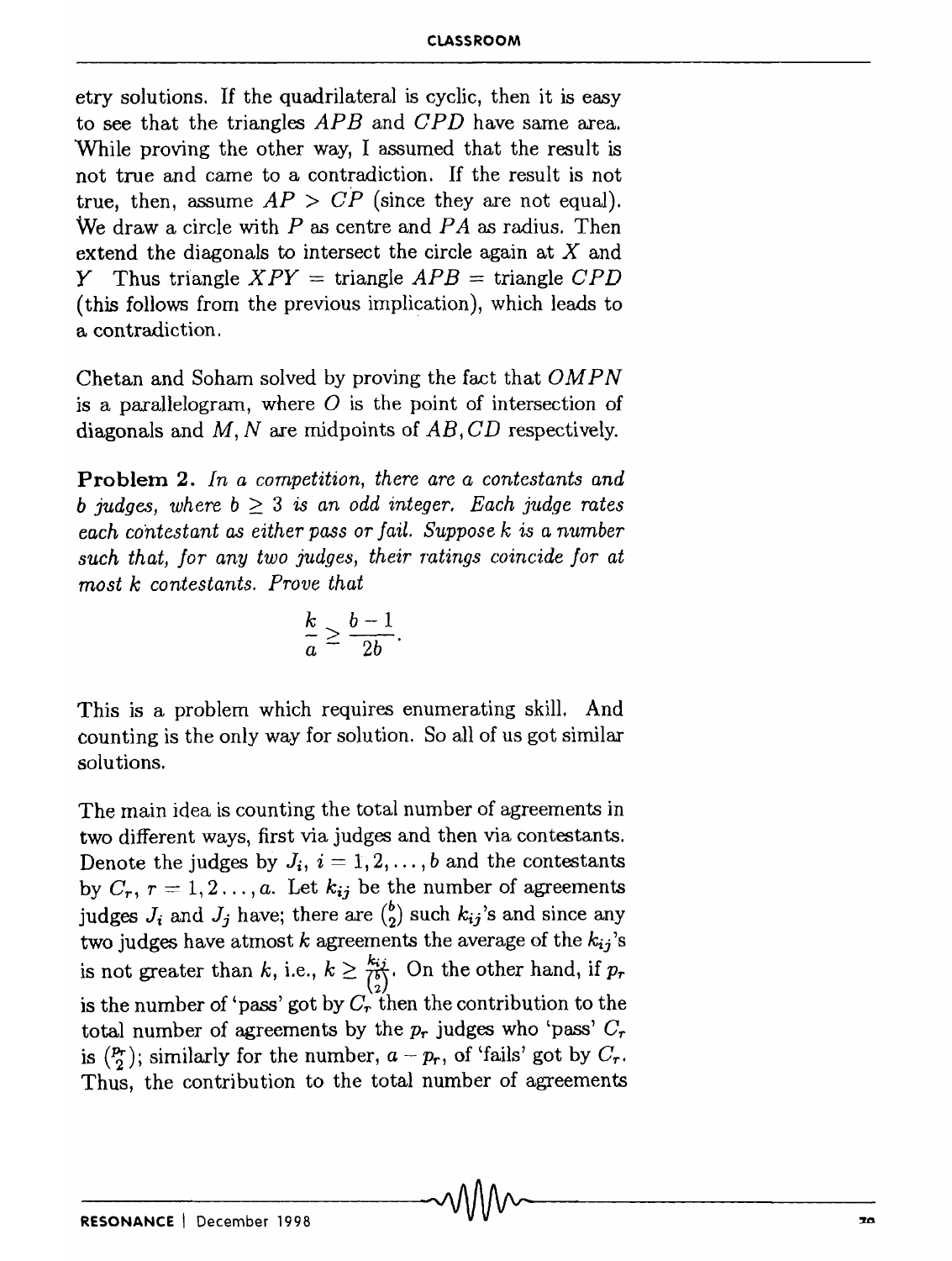by  $C_r$  is  $\binom{p_r}{2} + \binom{a-p_r}{2}$ . Therefore we get,

$$
k \geq \frac{k_{ij}}{\binom{b}{2}} = \frac{\sum_{r=1}^{a} \binom{p_r}{2} + \binom{a-p_r}{2}}{\binom{b}{2}}
$$

The required inequality now follows from this by using the following result: let *l* be an integer and  $m + n = 2l + 1$ ; then

$$
\binom{m}{2} + \binom{n}{2} \ge \binom{l}{2} + \binom{l+1}{2}
$$

Problem 3. *For any positive integer* n, *let* d(n) *denote the number of positive divisors of n (including* 1 *and n itself).* 

*Determine all positive integers k such that* 

$$
\frac{d(n^2)}{d(n)}=k
$$

*Jor some n.* 

This is an interesting problem. Firstly, I noticed that *k*  should be odd, and after getting first few values, I conjectured that *k* can take any odd value and it was true.

The proof was by induction. It was enough to show that each odd number *k* is expressible as

$$
\frac{(4a_1+1)(4a_2+1)\cdot (4a_1+1)}{(2a_1+1)(2a_2+1)\cdot (2a_1+1)},
$$

where  $a_i \geq 0$ .

It is easy to see that this function is multiplicative, i.e, if *k*  can take values *a* and *b*, then *k* can take the value *ab*. Hence it requires to prove only for primes. If the prime is of fonn  $p=4m+1$ , then we choose  $a_1 = m$  and we prove that *k* can take the value p. If p is of form  $4m + 3$ , then we write  $p= 2^r s - 1$  where s is odd and  $r \geq 2$ . Then we choose  $a_1 = \frac{(3p-1)}{4}$ . Therefore,  $(2a_1 + 1) = \frac{3p+1}{2} = p_1$  (say). Then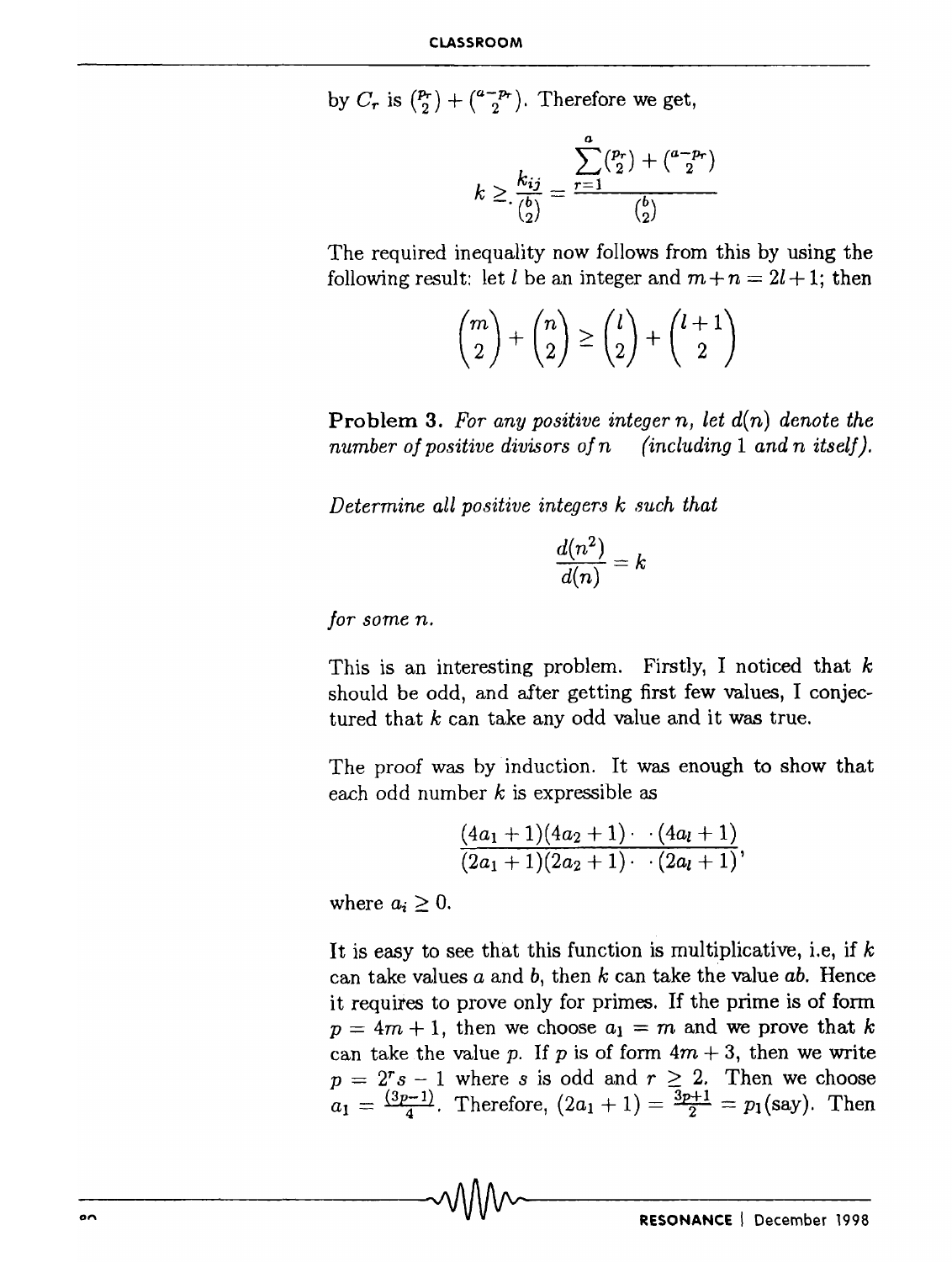we take  $a_2 = \frac{(3p_1-1)}{4}$  and hence  $(2a_2 + 1) = \frac{(3p_1+1)}{2} = p_2$ . Similarly we choose  $a_3, a_4, \ldots, a_r$ . Then we get

$$
\frac{(4a_1+1)(4a_2+1)\cdot (4a_r+1)}{(2a_1+1)(2a_2+1)\cdot (2a_r+1)}=\frac{p}{2s+1}.
$$

But *k* can take the value  $2s + 1$  (by induction) and hence *k* can take the value p.

**Problem** 4. *Determine all pairs (a,* b) *of positive integers such that*  $ab^{2} + b + 7$  *divides*  $a^{2}b + a + b$ .

This was an easy problem. We have

$$
b(a2b + a + b) = a(ab2 + b + 7) + (b2 – 7a).
$$

Since  $ab^2 + b + 7$  divides L.H.S, we get  $ab^2 + b + 7$  divides *b*<sup>2</sup> - 7*a*. If we consider three cases,  $(i)b^{2}$  - 7*a* > 0,  $(ii)b^{2}$  - 7*a* =  $0, (iii)b<sup>2</sup> - 7a < 0$ , then we get the solutions as  $(a, b)$  =  $(11,1)$ ,  $(49,1)$ ,  $(7k^2,7k)$ , where  $k \geq 1$ .

**Problem** 5. *Let I be the incentre of triangle ABC. Let the incircle of ABC touch the sides BC, CA and AB at K, Land* M, *respectively. The line through B parallel to M K meets the lines LM and LK at Rand S, respectively. Prove that L R1 S* is *acute.* 

Since this is a geometry problem, we found this easy. Rishi Raj gave a wonderful proof using harmonic pencils. He took *N* as the midpoint of *K* M and proved that the triangle *RN S*  is a self polar triangle w.r.t the incircle (i.e.  $R$  is the polar of *N S, S* is the polar of *RN* and *N* is the polar of *RS).* This implies that *lis* the orthocentre of triangle *RNS* in which  $\angle RNS$  is obtuse. Hence  $\angle RIS$  is acute.

I used the fact that *SBML* and *RBKL* are cyclic. Hence I got  $RB \cdot RS = RM$   $RL, SB$   $SR = SK$   $SL$ . Therefore

$$
(RI2 - r2) + (SI2 - r2) = RM \; RL + SK \; SL =
$$

$$
RB \cdot RS + SR \cdot SB = RS^2.
$$

Hence  $cos\angle RIS = \frac{RI^2 + SI^2 - RS^2}{2(RI)(SI)} > 0$ . Thus  $\angle RIS$  is acute.